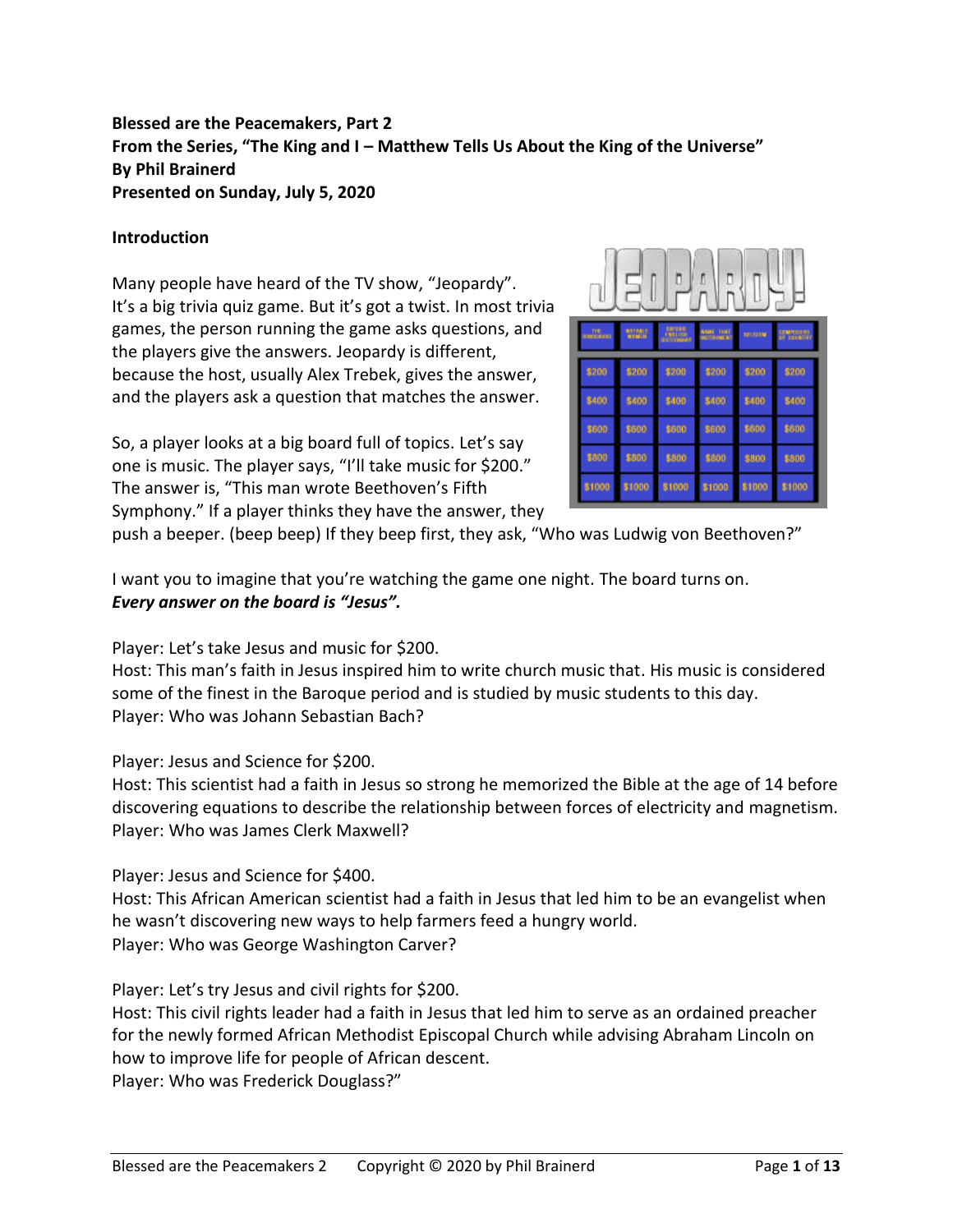## Player: Jesus and civil rights for \$400.

Host: This civil rights leader had a faith in Jesus that led him to study at seminary before advising President Theodore Roosevelt. In fact, he was the first African man invited to the white house for dinner by President Roosevelt. Player: Who was Booker T. Washington?

## Player: Jesus and civil rights for \$600.

Host: This civil rights leader came from a family with such a strong faith in Jesus that his father was named after the great protestant reformer, Martin Luther. Player: Who was Martin Luther King, Jr.?

# It's not hard to imagine a game where Jesus is the answer to everything. You know why? *Because Jesus is the answer to everything.*

Followers of Jesus like Johann Sebastian Bach were inspired to write some of the most beautiful and enduring pieces of music in history. Scientists like Isaac Newton, the father of Gravity and Calculus, Joseph Keppler, one of the fathers of Astronomy, James Maxwell, father of modern electrical theory, George Washington Carver, the brilliant African- American who discovered amazing innovations in agriculture, all found inspiration in Jesus. Great civil rights leaders like Frederick Douglass, Booker T. Washington, and Martin Luther King, Jr., all found inspiration from Jesus.

## *Whether culture, the arts, science, or relevant topics like civil rights, Jesus is the answer.*

We're still in our Series, "The King and I – Matthew Tells Us About the King of the Universe". But we're going to take a little detour. We're still in what I'm calling the "Christian Manifesto", chapters 5 through 7 in Matthew's Gospel. We're going to continue looking at the statement of Jesus that we looked at last week.

"Blessed are the Peacemakers, for they will be called children of God." (Matthew 5:9)

This is the Fourth of July weekend. Normally, we would take a break and talk about something having to do with the revolution or freedom or something related to this holiday. However, we have a statement here in Scripture that relates to things that greatly concern people on this particular holiday.

We're in the middle of a country that's definitely not at peace. How do we think about that? Today we've got a big task. We're going to continue our series while addressing the current challenges facing our nation and while honoring the Fourth of July holiday. In particular, we'll try to address what peacemaking means in light of the racial tensions our country faces. It's a complex topic, so we can't hit on everything. However, we'll to our best to get started.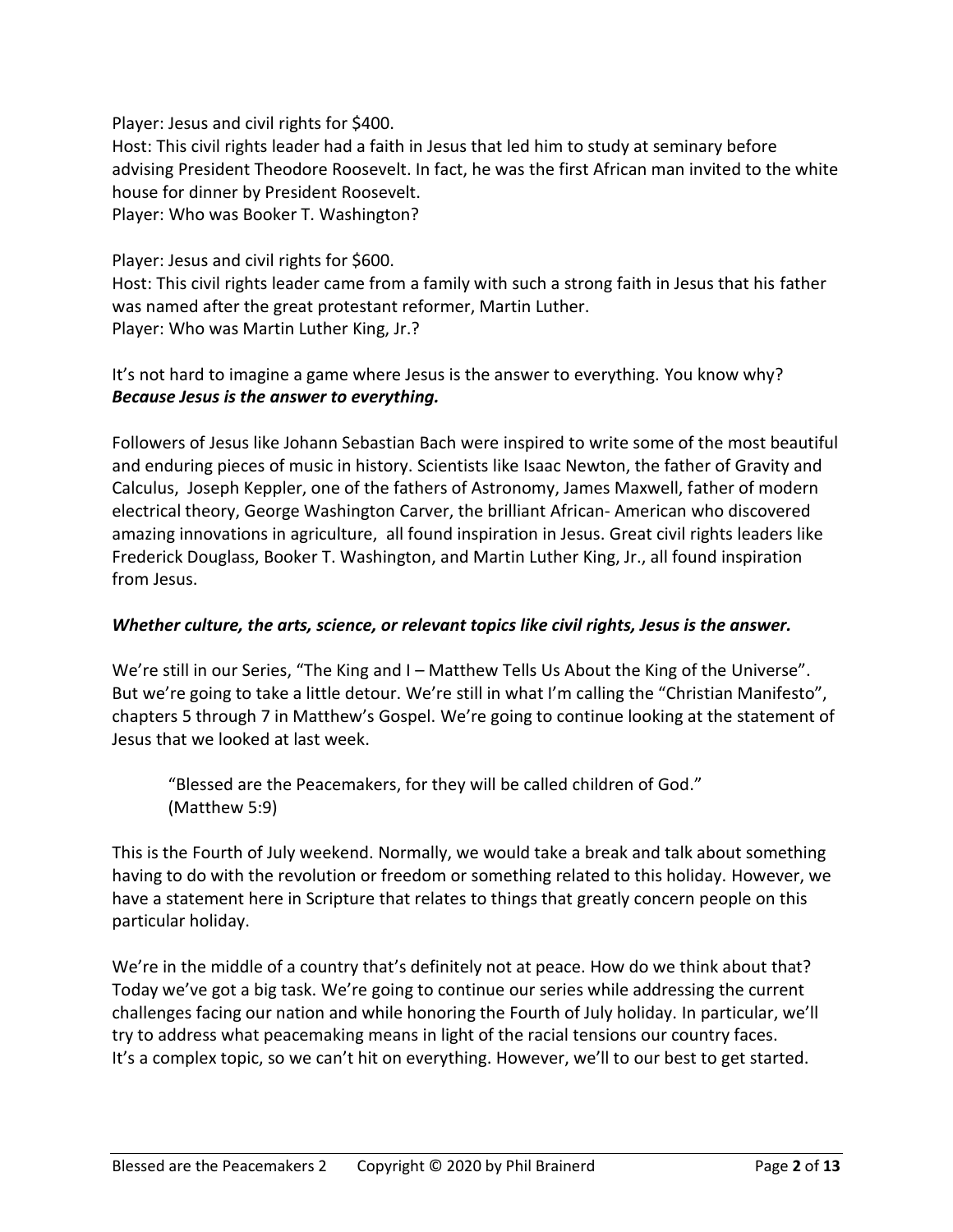We're going to build on the outline that we used last week. We started by asking, "What is Peace?" Then we moved on to the participants of peace.

- Peace with God.
- Peace with ourselves.
- Peace with others.

Let's pick up again.

## **I. What is Peace?**

After looking at peace in different ways, last week we settled on the following practical definition of peace:

Peace is a state where we're not concerned that someone wants to hurt us or take things from us.

We are free from conflict, from battles, and from wars.

We then looked at peace in the way that the Hebrew people spoke of it in the word, "Shalom". When you experience a state where no one wants to hurt you, you're free to enjoy life. You're free to heal from the injury or conflict. You can become whole. You're can grow. You're free to become prosperous and happy.

Let's expand in this. We mentioned the idea of conflict. Let's ask another question: **How does a peacemaker face conflict?** We'll weave the answer to that into the three main points of our discussion today.

Having said that, let's return to the three participants in peace.

#### **II. the Participants in Peace**

#### **A. Peace with God.**

The greatest need for all people is peace with God.

1 Therefore, since we have been justified through faith, we have peace with God through our Lord Jesus Christ, 2 through whom we have gained access by faith into this grace in which we now stand. (Romans 5:1-2)

19 For God was pleased to have all his fullness dwell in him, 20 and through him to reconcile to himself all things, whether things on earth or things in heaven, by making peace through his blood, shed on the cross. (Colossians 1:19-20)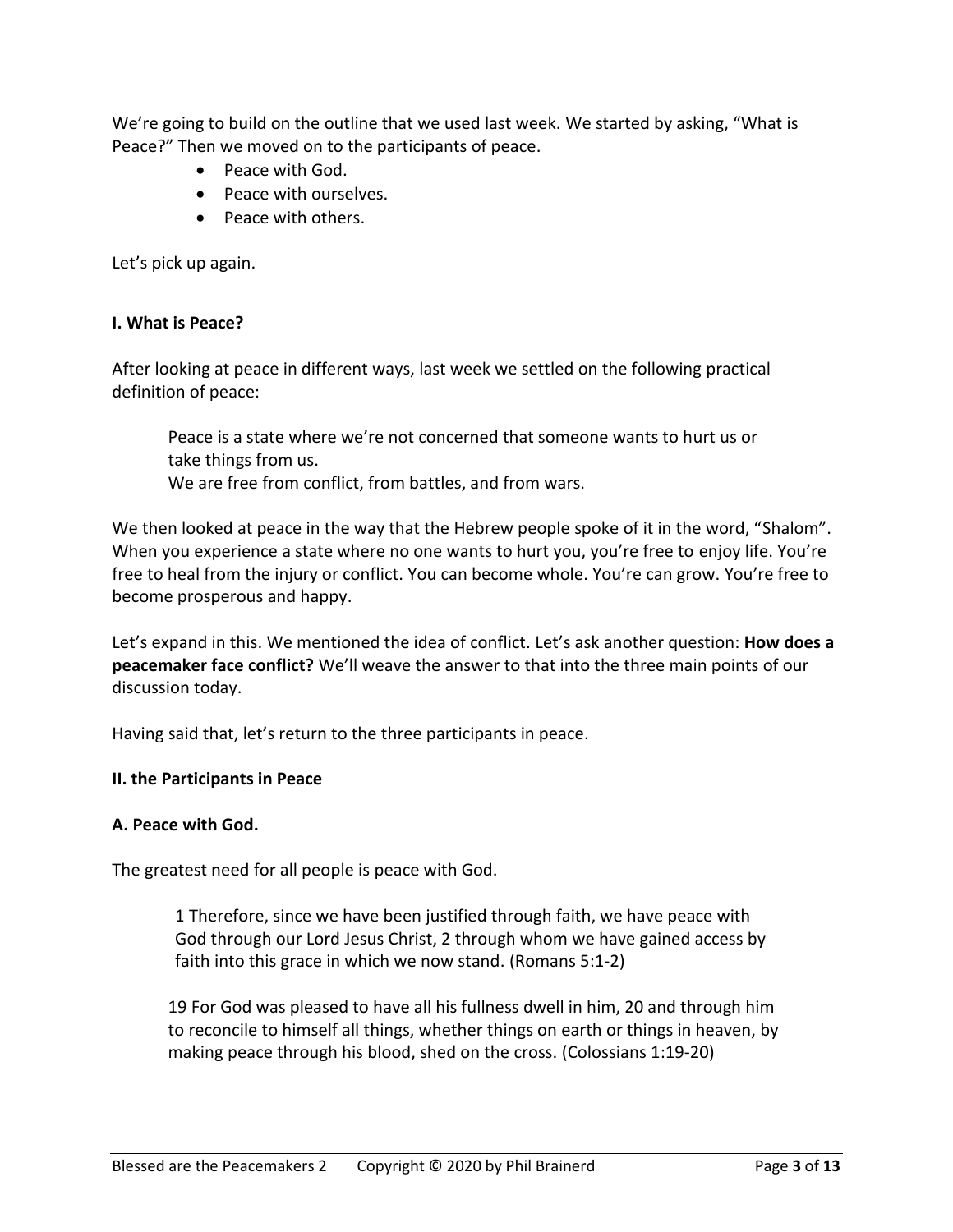Why do we need peace with God? Because the world is at war with God. (Psalm 2) Because the world has declared war against God, he could choose to wipe out all humanity. Instead, he offers us peace through Jesus Christ.

Since the world is at war with God, we can apply our question: How does a peacemaker handle conflict with God?

The first step is to accept the peace that God offers to us through Jesus Christ. *Jesus is the answer to finding peace with God.*

This is important for another reason. When we talk about handling conflict, or handling anything we must understand that we can do nothing of eternal good without Jesus:

"I am the vine; you are the branches. If you remain in me and I in you, you will bear much fruit; apart from me you can do nothing. (John 15:5)

We are called to do good things in God's name; to bear much fruit. We should be like a farmer going out into his field and finding loads of fruit on his vines. But we can't do this without Jesus. He tells us here that he is the vine. Jesus is the answer to solving problems in our world.

To drive this home, Jesus gave his disciples instructions during his time on earth. At one point, he sent out his disciples ahead of him into Israel, and told them this:

5 "When you enter a house, first say, 'Peace to this house.' 6 If someone who promotes peace is there, your peace will rest on them; if not, it will return to you…" (Luke 10:5-6)

So, Jesus told his disciples that they must first find peace with God. Then, they were to seek out others who wanted that peace, and who wanted to "promote" that peace. These were the "peace-makers". I believe these are primarily the ones Jesus was talking about when he said, "Blessed are the Peacemakers."

To be peacemakers, we must be totally convinced of this. *We must firmly believe that Jesus is the answer.*

We've said that we want to address the issue of racial tension in our country, so let's look at someone who did this. We'll look at a man named George Washington Carver. He was born in the 1860s at a time when things were very hard on people of African descent. He was an orphan. With all of this, he had every reason to be bitter towards the United States of America and its dominant European population.

Then, something happened to him at the age of 10. He writes in his own words: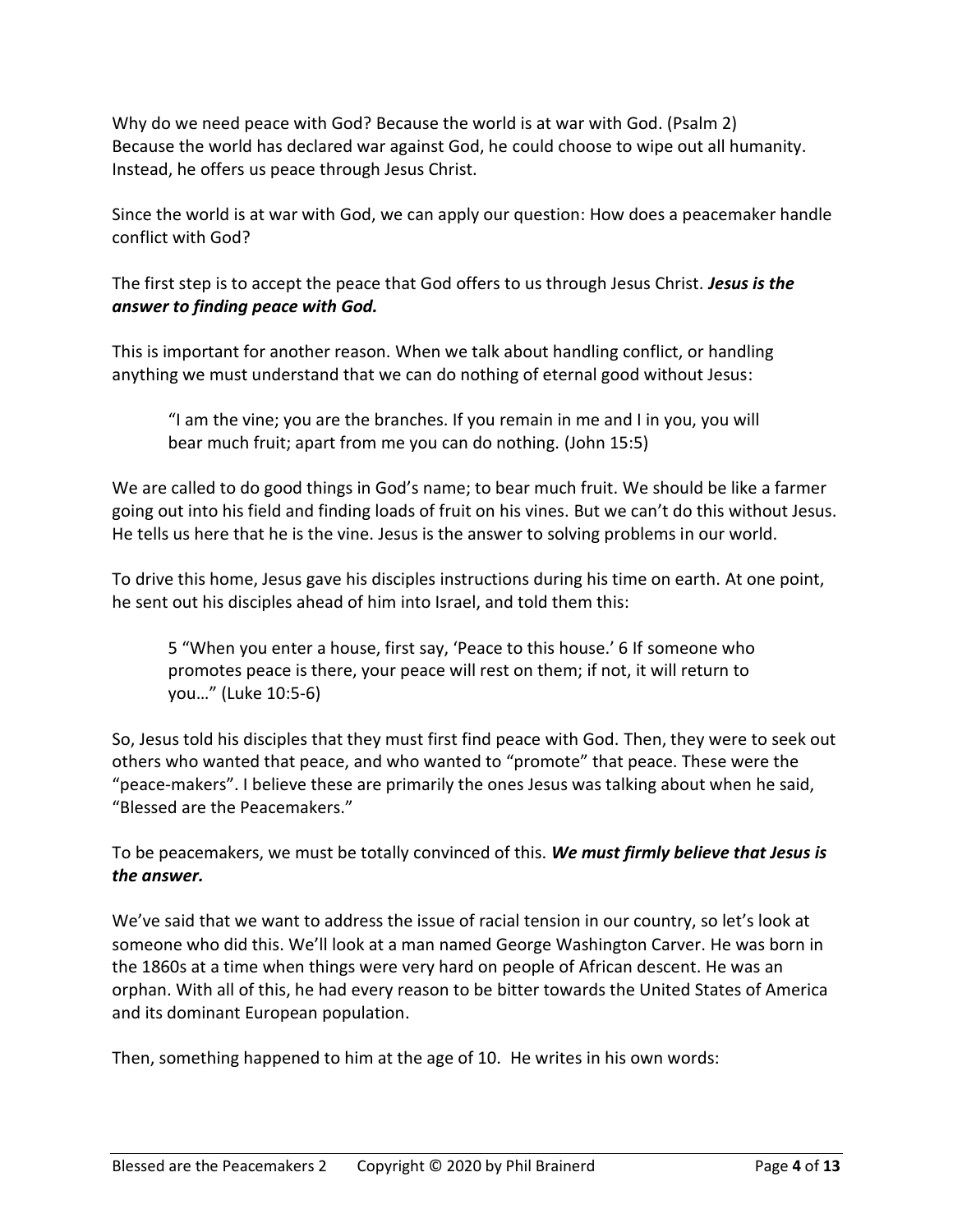

*George Washington Carver*

"A dear little white boy, one of our neighbors, about my age came by one Saturday morning and in talking and playing, he told me he was going to Sunday school tomorrow morning. I was eager to know what a Sunday school was. He said they sang hymns and prayed. I asked him what prayer was and what they said. I do not remember what he said; only remember that as soon as he left I climbed up into the loft, knelt down by the barrel of corn and prayed as best I could. I do not remember what I said. I only recall that I felt so good that I prayed several times before I quit."

Maybe that wasn't the classic "sinner's prayer", Later, he ran into people who helped him to better understand the Christian faith.

With a lot of hard work, he got himself into school and obtained a master's degree in agriculture. Later, he taught science at the Tuskegee institute. He referred to his laboratory there as "God's little workshop". When he wasn't teaching science, he led Bible studies.

He became a great inventor. In 1941, Time Magazine gave him the title, "Black Leonardo", referring to another great inventor, Leonardo Da Vinci.

So, this was a man who loved Jesus. What did he have to say about the racial tensions that were even stronger when he lived?

"We are brothers, all of us, no matter what race or color or condition; children of the same Heavenly Father. *We rise together or we fall together*. (emphasis mine)"

These are the words of a man who found peace with God. He helped others to find that peace. He was a peacemaker.

#### **B. Peace with ourselves.**

We said last week that once we find peace with God, we can then find peace with ourselves. Let's read from Philippians:

4 Rejoice in the Lord always. I will say it again: Rejoice! 5 Let your gentleness be evident to all. The Lord is near. 6 Do not be anxious about anything, but in every situation, by prayer and petition, with thanksgiving, present your requests to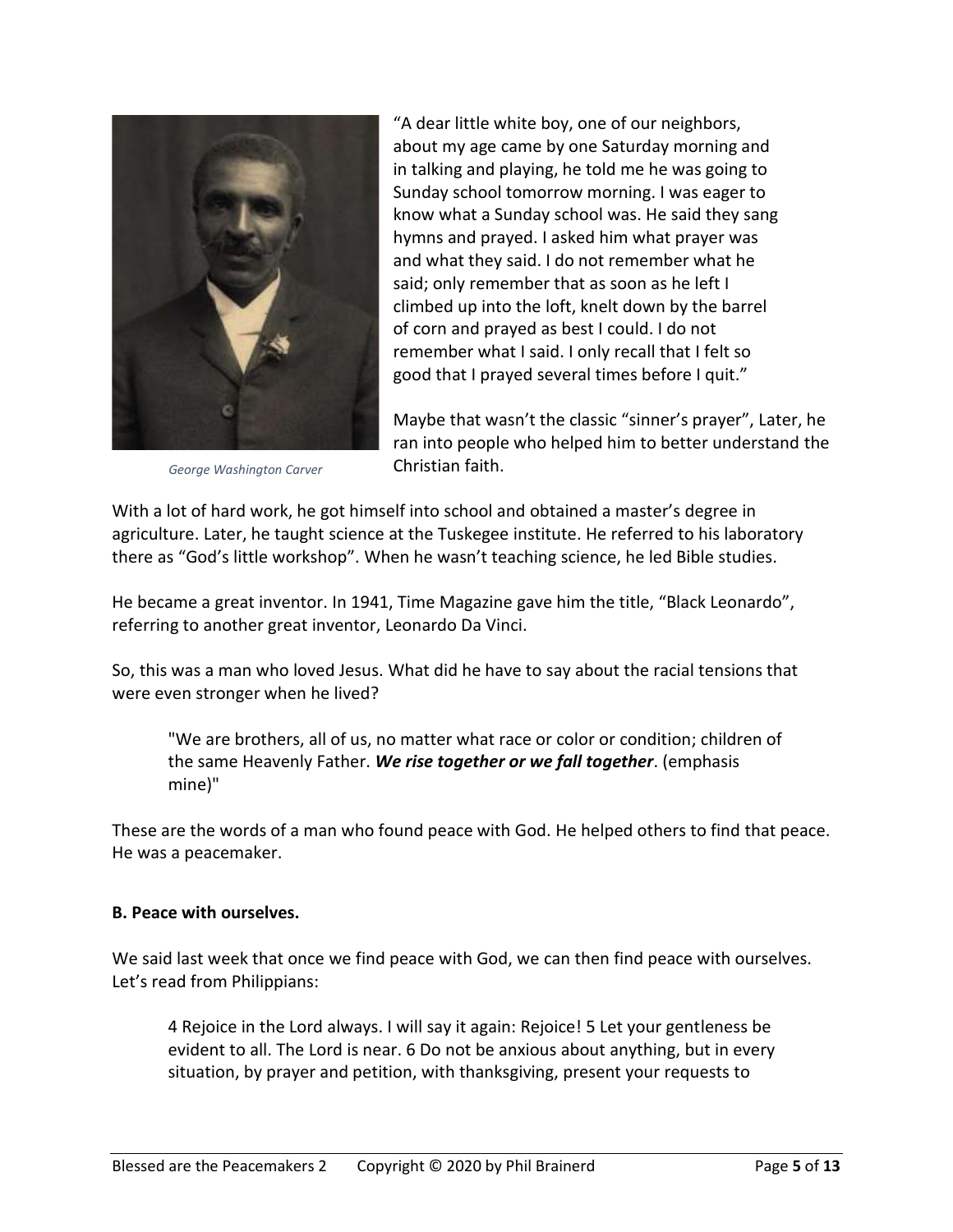God. 7 And the peace of God, which transcends all understanding, will guard your hearts and your minds in Christ Jesus. (Philippians 4:4-7)

The world is filled with reasons to be anxious. Some of those reasons look to be legitimate, some not so much. Paul said the answer was to rejoice in God.

Let's expand on this. I want to read now from something found in John's Gospel.

12 Six days before the Passover, Jesus came to Bethany, where Lazarus lived, whom Jesus had raised from the dead. 2 Here a dinner was given in Jesus' honor. Martha served, while Lazarus was among those reclining at the table with him. 3 Then Mary took about a pint of pure nard, an expensive perfume; she poured it on Jesus' feet and wiped his feet with her hair. And the house was filled with the fragrance of the perfume. 4 But one of his disciples, Judas Iscariot, who was later to betray him, objected, 5 "Why wasn't this perfume sold and the money given to the poor? It was worth a year's wages." 6 He did not say this because he cared about the poor but because he was a thief; as keeper of the money bag, he used to help himself to what was put into it. 7 "Leave her alone," Jesus replied. "It was intended that she should save this perfume for the day of my burial. 8 You will always have the poor among you, but you will not always have me." (John 12:1- 8)

what's happening here? Jesus is visiting the home of Lazarus, whom Jesus raised from the dead. Mary had been deeply grieved when she thought she lost her brother. Now, her brother has been brought out of the grave and was sitting at the dinner table. To over-simplify the situation, Mary knew that Jesus was the answer to everything. So, she worshipped him by taking a very costly vile of perfume, worth we're told, about a year's wages. She pours the perfume over the feet of Jesus.

Judas protests. He says the perfume should have been sold and given to the poor. The writer, John, goes to length to say that Judas didn't care at all about the poor. He was a thief who was taking money out of the money bag. Judas in essence is saying, "Forget about all the 'Jesus is the answer' nonsense. You all need to care about the poor!"

I have spoken about the tragedy of Judas at other times. Here was a man who sat at the feet of Jesus for three years. He saw fantastic miracles. But his heart was darkened. So much so that he viewed the earthly ministry of Jesus as a money-making scheme. To protect his scheme, he told a diabolical lie. It was so diabolical, that Jesus himself had to shut it down.

I believe Judas was hoping to do the following: *He wanted to play upon that fact that most people are not at peace with themselves.* They're concerned about all kinds of things that might get taken away. Jesus is the answer to that. He can supply all the things we really need.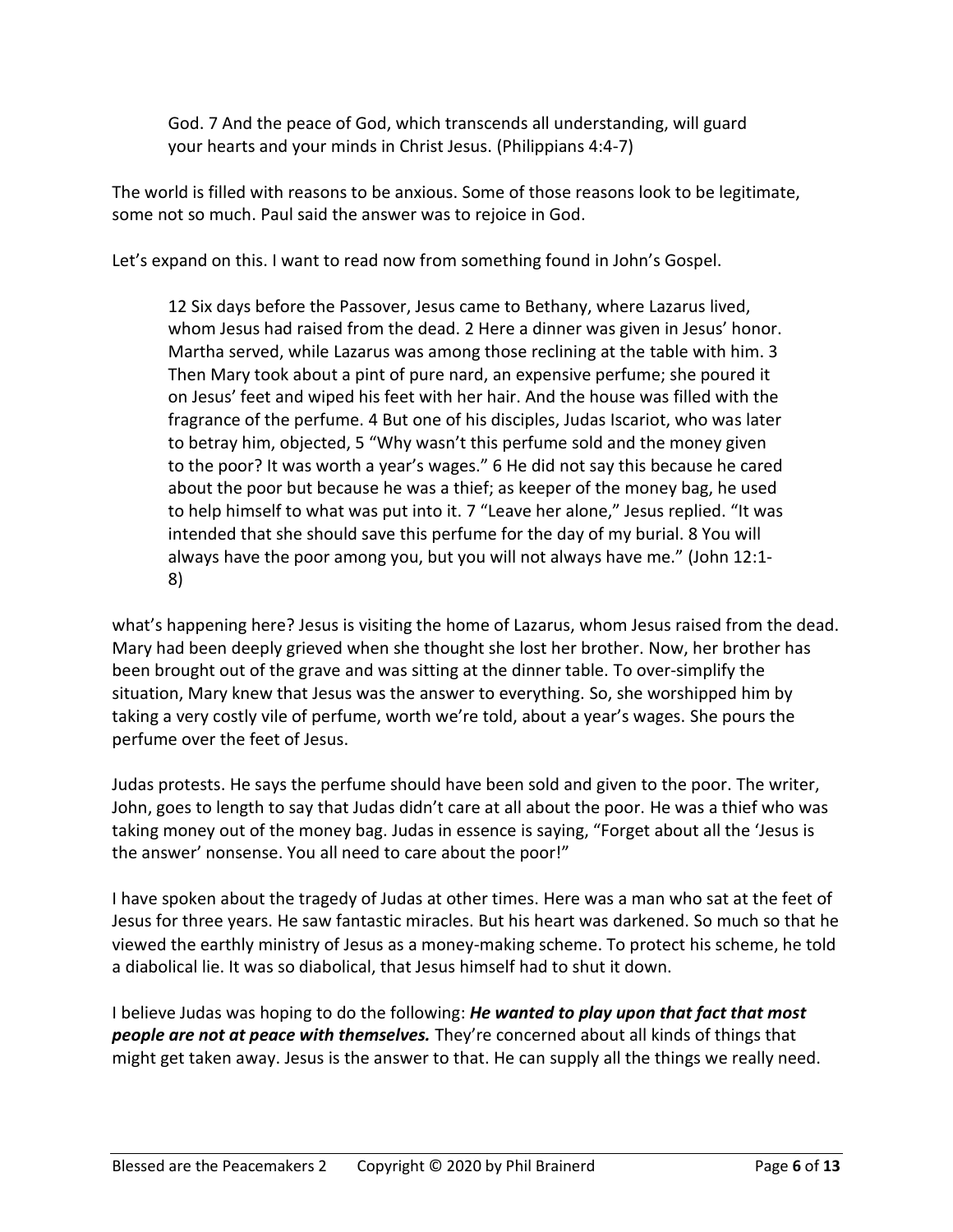*But the greatest thing we need is peace with God.* We need to know that we have the total assurance that we are safe for eternity. Jesus is the answer to that, too. Many of us believe it, *but not completely.*

Jesus died for your sins. In doing so, he guarantees you complete eternal safety. This is a safety based not on your works or your merit, but on the blood of Jesus Christ. If you're not 100 percent sure of that, you are not at peace with yourself. You live your life in fear. And when you live with such fear, you become vulnerable. *You become vulnerable to something called "guilt manipulation".*

Imagine the scene that we just read about. Imagine that Jesus was not there. Maybe he stepped out for a minute. Judas starts his rant about the poor.

Let's say one person in the group doesn't feel quite right. He's not sure why - There's just something here that doesn't smell right. So, this person speaks up: "Hey wait, Judas. I think that Mary was worshipping Jesus, so what she did was OK."

Judas answers back with a sneer. "OK, huh? Well, obviously you don't care about the poor. Do you know what it's like to be poor? Do you know they pain of the poor?" The whole room falls for this. The one person who had the courage to speak up gets intimidated. He still doesn't feel right, but he has no answer for Judas.

*I call this the Judas principle.* There are people in the world who are so evil, so selfish, that they create a scheme. They say they care about the poor. After saying they care about the poor, they get people to give up their hard-earned money. *Then, the Judases steal some or all that money.*

Are there such people in the world today? *Yes, and lots of them.*

We're talking about racial tension. How does all this relate? Now we look to another famous civil rights leader named Booker T. Washington.

Booker T. Washington was born the child of a slave. After the emancipation of the slaves, he worked hard to get an education. This involved study at Wayland seminary, a Baptist organization designed to train ministers. So, this man exhibited a strong faith in Jesus. Although trained for the ministry, Booker T. Washington became an educator and eventually an advocate for African Americans around the country. He was the first black man invited to dinner at the white house. He was invited there by President Theodore Roosevelt.



*Booker T. Washington*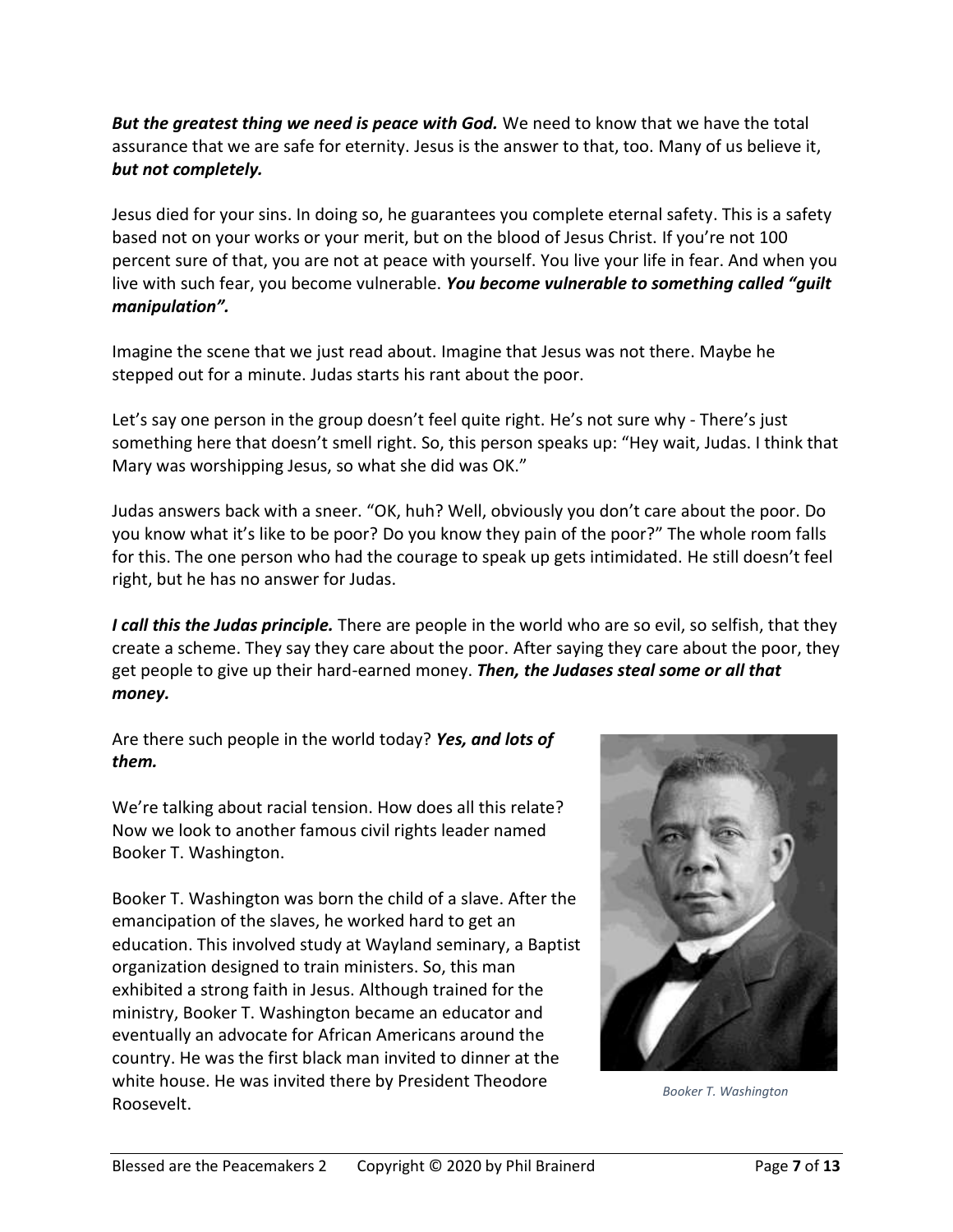At one point, Booker T. Washington wrote about some challenges that he faced as he worked to heal the nation from the evils of slavery and racism. He wrote about it in 1911 in a book called, "My Larger Education":

"There is another class of coloured people who make a business of keeping the troubles, the wrongs and the hardships of the Negro race before the public. Having learned that they are able to make a living out of their troubles, they have grown into the settled habit of advertising their wrongs – partly because they want sympathy *and partly because it pays (emphasis mine)*. Some of these people do not want the Negro to lose his grievances, because they do not want to lose their jobs."

#### He goes on:

I am afraid that there is a certain class of race problem solvers who don't want the patient to get well, because as long as the disease holds out they have not only an easy means of making a living, but also an easy medium through which to make themselves prominent before the public.

So, Mr. Washington is saying that way back in 1911, his work of bringing healing to the pain of African Americans was hampered by people who: 1) Just wanted to make money and 2) wanted to be important (this includes politicians).

Now, this is where you say, "wait a minute. Black people in America have been through a lot of painful experiences. Are you saying that there are people who are so crummy, they would use that pain just to make money for themselves? Are you saying that there are politicians who would profit from the pain of African-Americans just to get themselves elected? Are you saying that there are strange people who would manipulate the business of racial strife just so that they can feel important? Could such people exist?

#### Yes, and lots of them.

Here's how these people work: They come up with all kinds of programs and ideas that are totally counter-productive to bringing racial healing to our nation. When they are challenged, they call the people who challenge them "racist". Many people say that the word 'racist' has become weaponized. It's used to silence anyone who attempts to speak up and disagree with what they see.

This is a shame, because problems like racism do exist. According to Booker T. Washington, one of our biggest problems in solving this problem is what I'm calling the Judases of our world. The Judas principle that was so well described by Booker T. Washington is alive and well today.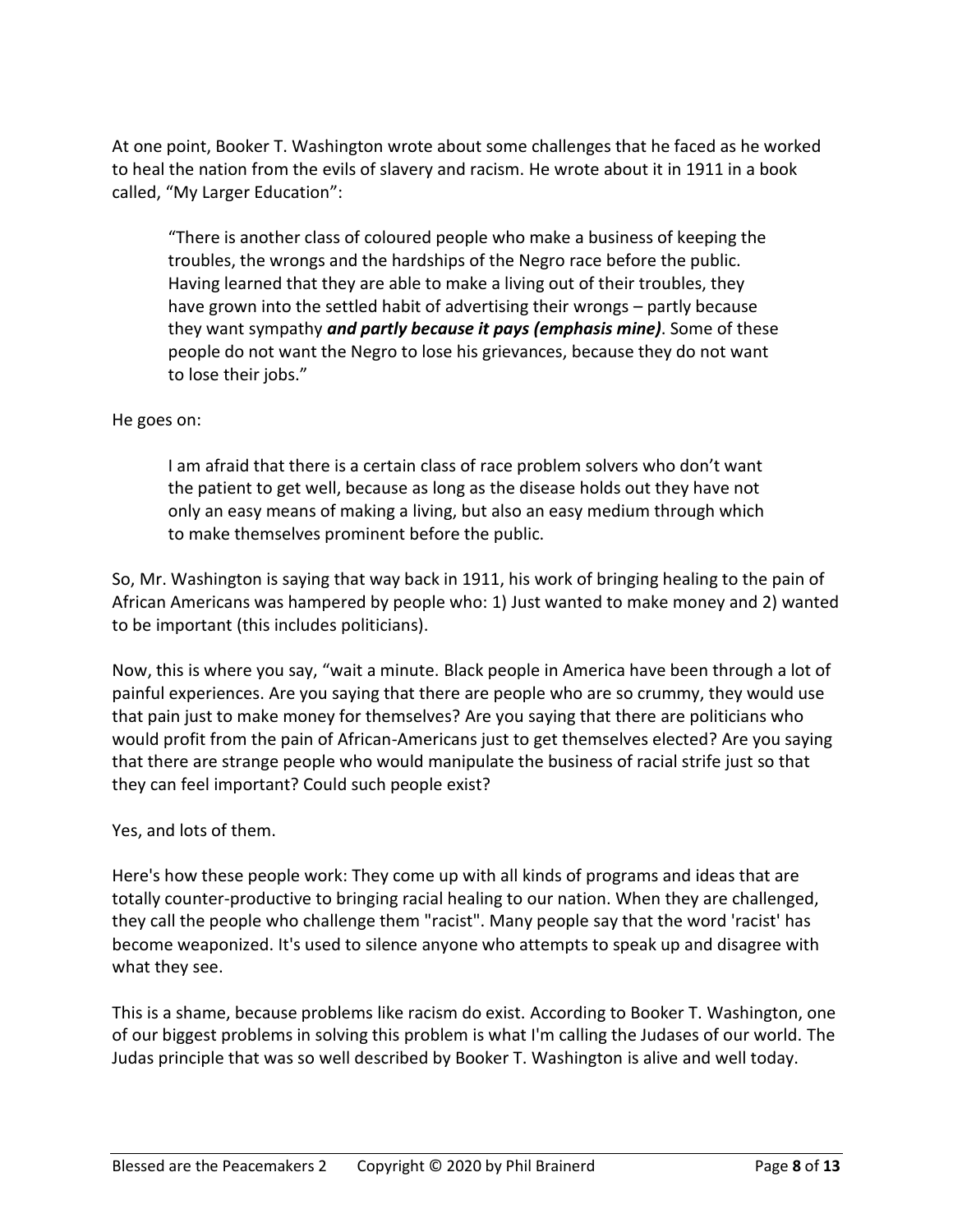This is important: There are legitimate people who care about problems like poverty and racial strife and other things of concern for the human race. There are ways to be involved if you feel that's where God is leading you. Contact me if you would like some ideas and direction: Pastor@TrinityChurch.org

For now, people need to have peace with themselves. They need to realize that Jesus is the answer. This only happens when you trust Jesus for what you need. If you don't do this, you will feel anxiety. You will have no peace.

And more, personal peace only happens when you believe 100% that the sacrifice of Jesus Christ on the cross is sufficient to guarantee you eternal safety. If you don't have this faith, you will live your life in fear. This fear will make you vulnerable to the Judases of the world. Crooks, politicians, and just plain old strange people will use guilt manipulation to get what they want from you.

Now that we know all that, let's move on to the third group.

# **C. Other People**

The third group involves peace with others. As we began this topic last week, we learned something surprising. When Jesus talks about being peacemakers, he's not talking about world peace:

"Do not suppose that I have come to bring peace to the earth. I did not come to bring peace, but a sword. (Matthew 10:34)"

The world lacks peace because the people of this world have removed God from their lives. The world has declared war with God.

The prophet Isaiah spoke to this:

20 …the wicked are like the tossing sea, which cannot rest, whose waves cast up mire and mud. 21 "There is no peace," says my God, "for the wicked." (Isaiah 57:20-21)

As long as there are wicked, sinful people living on the earth, the earth can never be fully at peace.

So, what is the peace we're promoting? To find any peace on earth, people must change sides. Here is a sad, but Biblical fact: All people who don't know Jesus are soldiers for the army of this world. To find peace with God, they must defect. They must accept the peace that God offers, and then become residents of the Kingdom of Heaven. Disciples of Jesus, when they promote peace, are promoting the Kingdom of Heaven. We invite people to join the kingdom.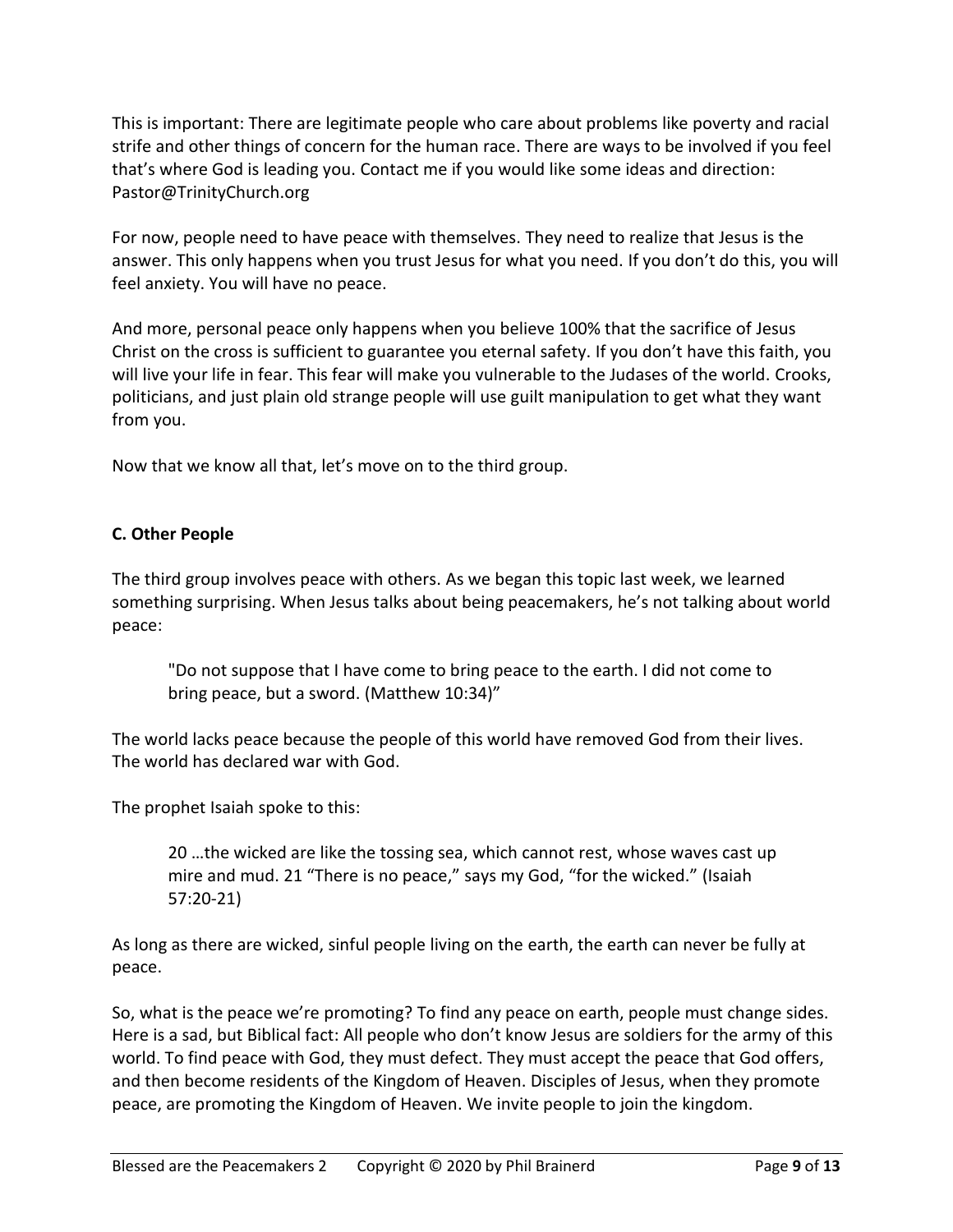How does this relate to race? One of the symbols that Jesus used when discussing his kingdom is something he called, "The Feast (or the Table) of Abraham". Let's read about it.

I say to you that many will come from the east and the west, and will take their places at the feast with Abraham, Isaac and Jacob in the kingdom of heaven. (Matthew 8:11)

Jesus calls us to invite people from all nations and all races, from the east and the west, to join the great feast of Abraham.

But we live on the earth. What are they building? They're trying to rebuild the tower of Babel.

The tower of Babel was an ancient structure described in Genesis 11. At that time the people of the world were all one. They used their unity to build a structure that would go all the way to the gates of heaven. Then, the builders imagined that they could steal from God.

I want us to get these pictures firm in mind in the coming sessions. The kingdom of this



*Tower of Babel*

world is at war with the true king. They're trying to build the tower of Babel. The true king offers peace to any who will accept it. He wants people of all nations and all races to enter his kingdom. There they will join in the feast of Abraham.

Having said these things, let me share just a few more thoughts on peace and peacemaking as it relates to the racial tension we face as a nation.

17 Do not repay anyone evil for evil. Be careful to do what is right in the eyes of everyone. 18 If it is possible, as far as it depends on you, live at peace with everyone. 19 Do not take revenge, my dear friends, but leave room for God's wrath, for it is written: "It is mine to avenge; I will repay," says the Lord. 20 On the contrary: "If your enemy is hungry, feed him; if he is thirsty, give him something to drink. (Romans 12:17-20)

The peacemaker doesn't get what they want through violence and revenge. They promote the Kingdom of God with kindness and love. The apostle Paul, who wrote the passage we just read, finished it with these words: "Do not be overcome by evil, but overcome evil with good. (Romans 12:21)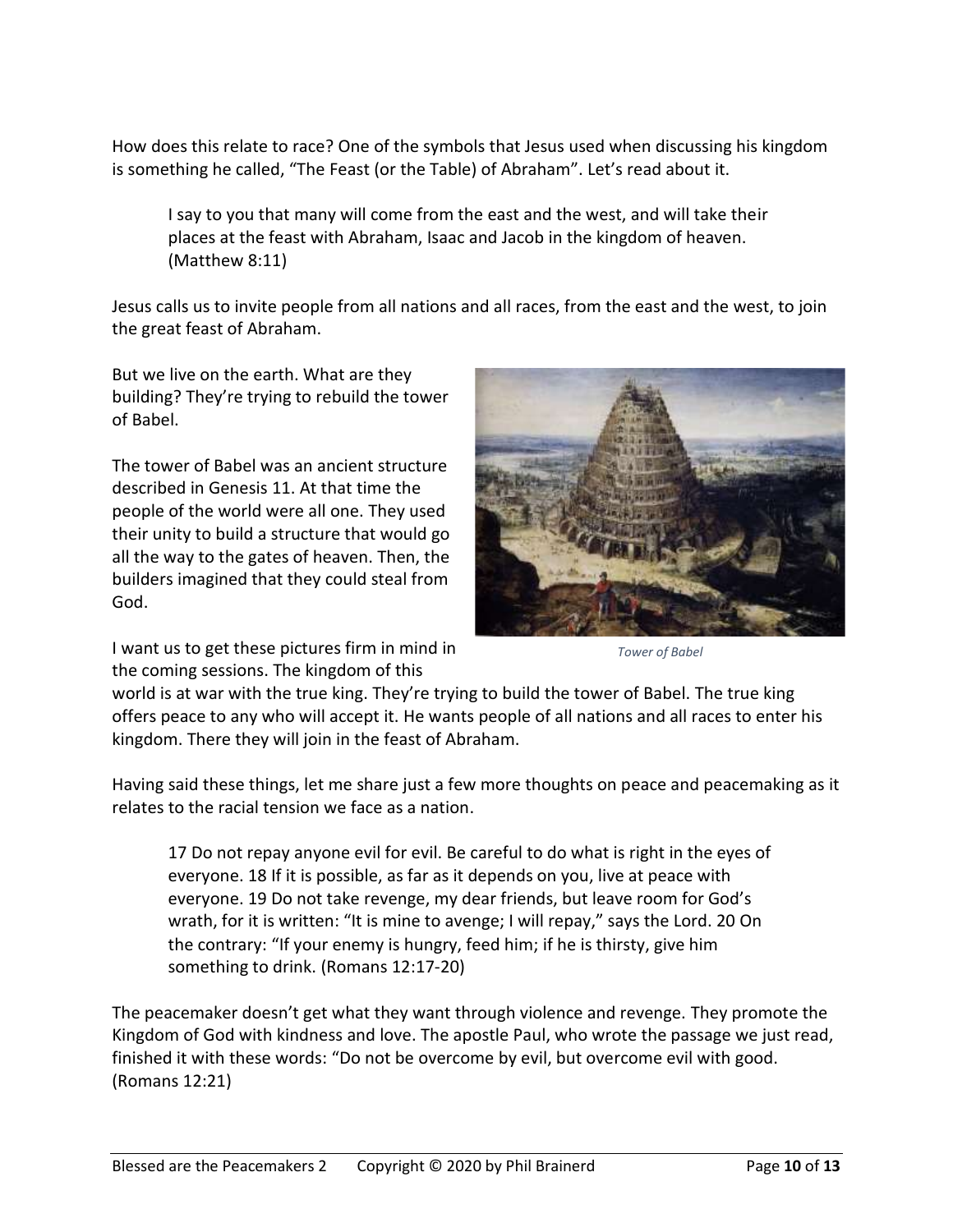To see someone who took this into account, we'll look at a great civil rights leader, Martin Luther King, Jr. Dr. King was a Baptist minister who advocated for justice for minorities. What made his advocacy so unique in our world was his condemnation of violence.

> "As you press on for justice, be sure to move with dignity and discipline, using only the weapon of love. Let no man pull you so low as to hate him. Always avoid violence. If you succumb to the temptation of using violence in your struggle, unborn generations will be the recipients of a long and desolate night of bitterness, and your chief legacy to the future will be an endless reign of meaningless chaos. (1956)"



Dr. King would surely not have approved of much of what we're seeing today.

*Martin Luther King, Jr.*

We said that we would tie our discussion to the fourth of July holiday. Dr. King also had some words to say to the United States of America. Our declaration of independence contains the following words: "We hold these truths to be self-evident, that all men are created equal…" Sadly, that has not been applied to all people.

Here's how Dr. King replied to that in his famous, "I Have a Dream" speech.

"In a sense we've come to our nation's capital to cash a check. When the architects of our republic wrote the magnificent words of the Constitution and the Declaration of Independence, they were signing a promissory note to which every American was to fall heir." (I have a dream speech, 1963)

When Dr. King looked at the Declaration of Independence and the Constitution of the United States, he saw what he called "Magnificent words." Yes, there was a problem. The words were not being fairly applied. *But the problem could be fixed.* It was not to be torn apart. It was not to be replaced with something else. The country that produced it was not to be burned down.

That means the celebration we hold on the fourth of July, the celebration that commemorates these great words, are valid and right. This falls in line very well with other great civil rights leaders like Frederick Douglass and Booker T. Washington. Men who were greatly influenced by our Lord Jesus Christ. To my Christian friends: *Please exercise great caution when you hear people tell you otherwise.*

Sadly, this message has been lost on many today who join the mobs that have been filling our streets in the last few months. Brothers and sisters, it is people like the ones we've featured in our talk today that should be our guides. These are our examples. As we seek to face the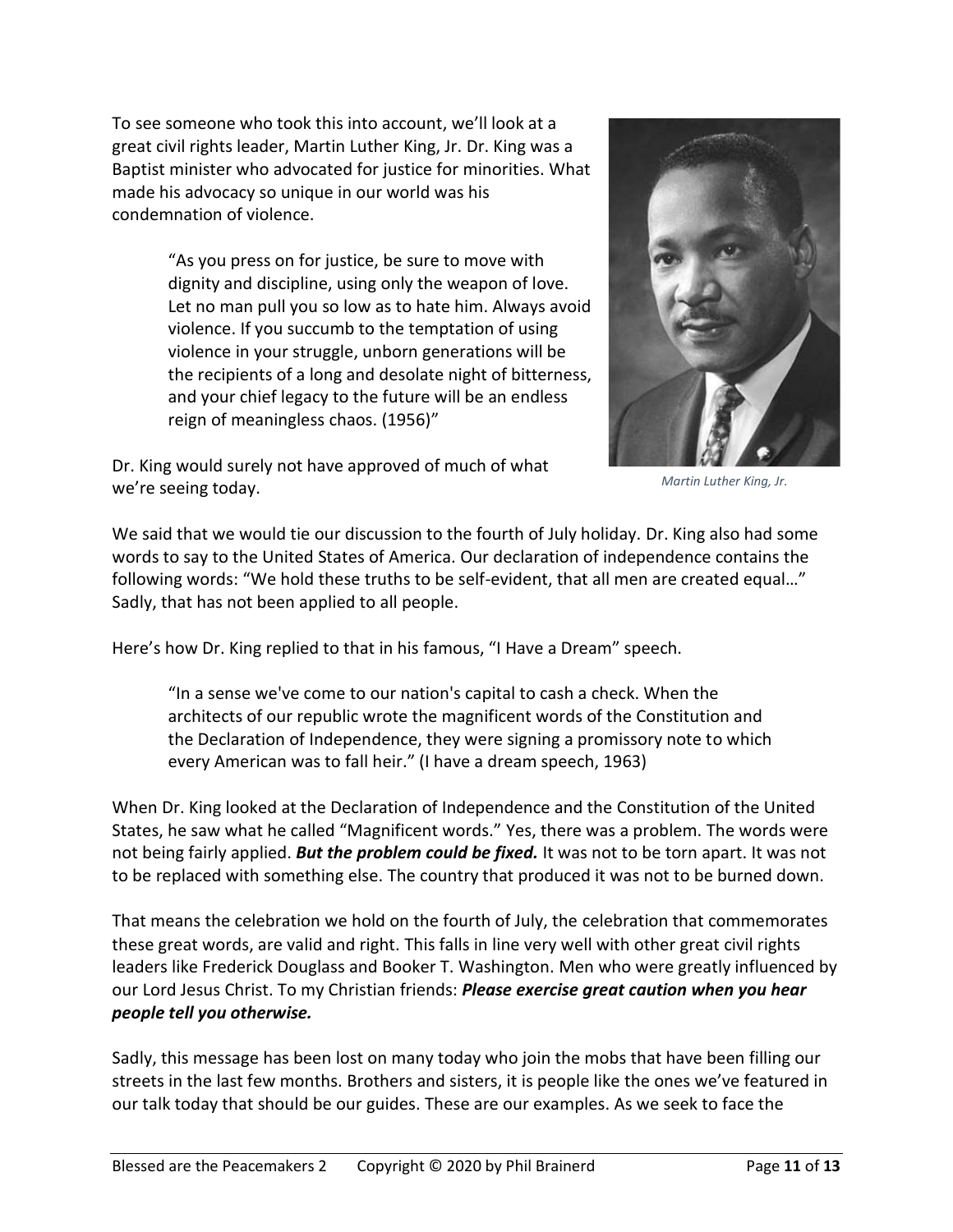problems of our world, such as racial tension, we should look to the voices of people who are influenced by Jesus Christ.

Here are some names that I've been looking to lately: One is Bob Woodson. You can learn about Bob Woodson at: Woodsoncenter.org. Another is Star Parker. You can learn about her Parker at: UrbanCure.org. There are also people from all races who are decent people, and who want to address this problem. The Billy Graham organization has been working at it for years. I was honored to work with some of their people in the city of Philadelphia back in the 1980s.

Let's pull this all together.

## **Conclusion**

We've raised a lot of questions today. For every question, the ultimate answer is Jesus.

The world is at war with God. It is Jesus who gives us Peace with God. We must be fully convinced of this.

Once we understand peace with God, we can pursue peace with ourselves. We must believe that God loves us and that he wants to provide for us and protect us. If we don't fully believe that, we will live with anxiety. We won't have personal peace.

The sacrifice of Jesus on the cross is sufficient to keep us safe for all eternity. If we doubt that, we will never have personal peace. We will be vulnerable to the Judases of the world who use guilt manipulation to steal from us and to oppress the very people they say they protect.

From there we can talk about peace with others. This is achieved when we invite people to leave the army of this world, to defect, and to enter the Kingdom of God. There they can join the great feast of Abraham. We've learned that we win the world over with love, not violence.

Jesus is the answer to everything. We've extended our talk today to include individuals who have faced and dealt with racial strife in our country. Men like George Washington Carver, Booker T. Washington, and Martin Luther King, Jr. We've learned that Jesus is the answer to racial strife as much as anything else.